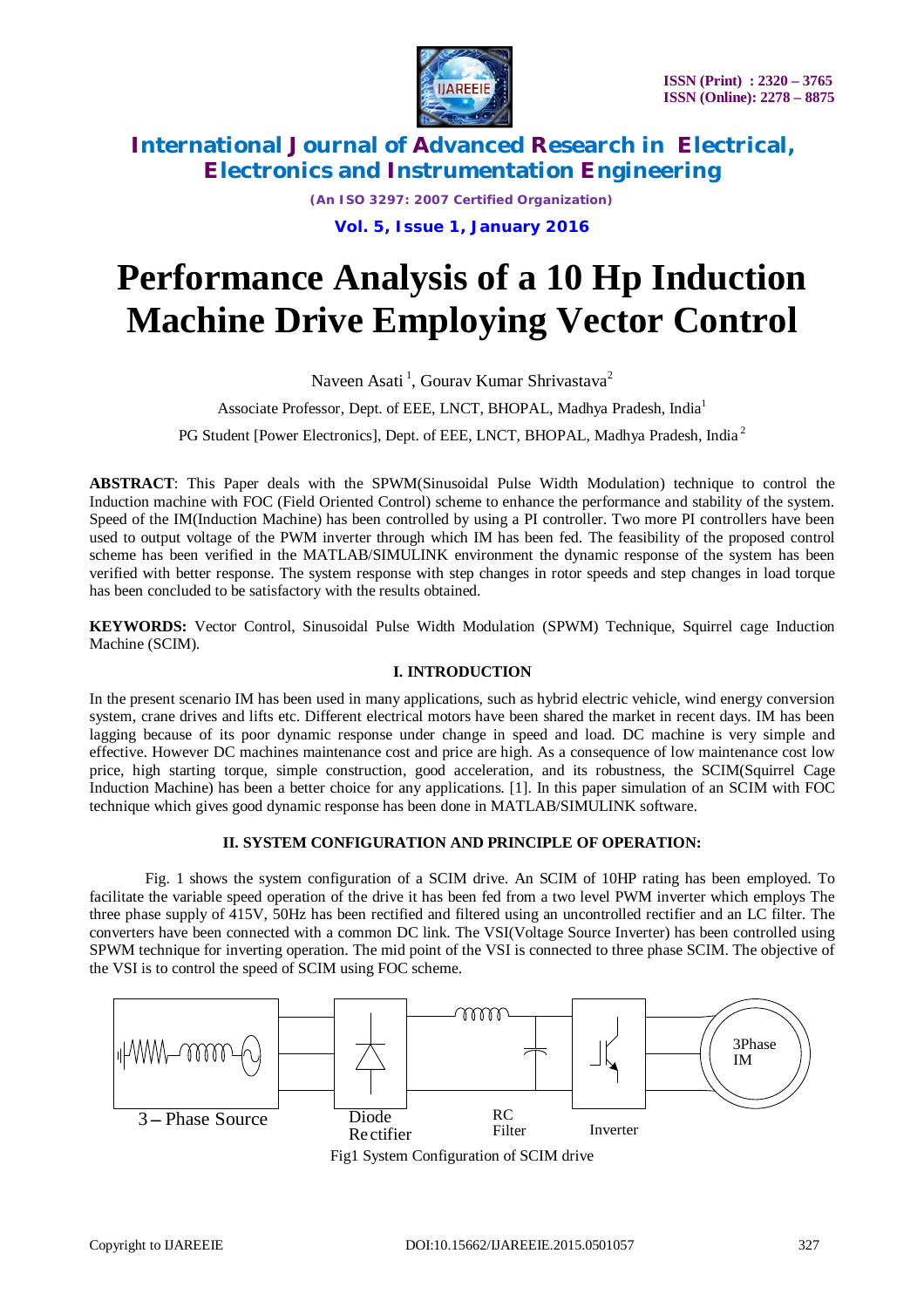

*(An ISO 3297: 2007 Certified Organization)*

**Vol. 5, Issue 1, January 2016**

## **III. CONTROL ALGORITHM**

The block diagram of the proposed control scheme has been shown in Fig.2. The inverter controls the speed of the SCIM under step change in speed and load. The control scheme employed for the two level SPWM inverter is as follows.



Fig 2 Control scheme for FOC of an SCIM

By comparing the reference Speed ( $\omega_m^*$ ) with the sensed motor speed ( $\omega_m$ ) an error is obtained as,

$$
\omega_{me}(n) = \omega_m^*(n) - \omega_m(n) \tag{1}
$$

The motor speed error is processed through a PI controller (PI<sub>1</sub>) which provides reference torque component ( $T_e^*$ ) used to calculate the reference quadrature component of current i.e  $(i_{qs}^*)$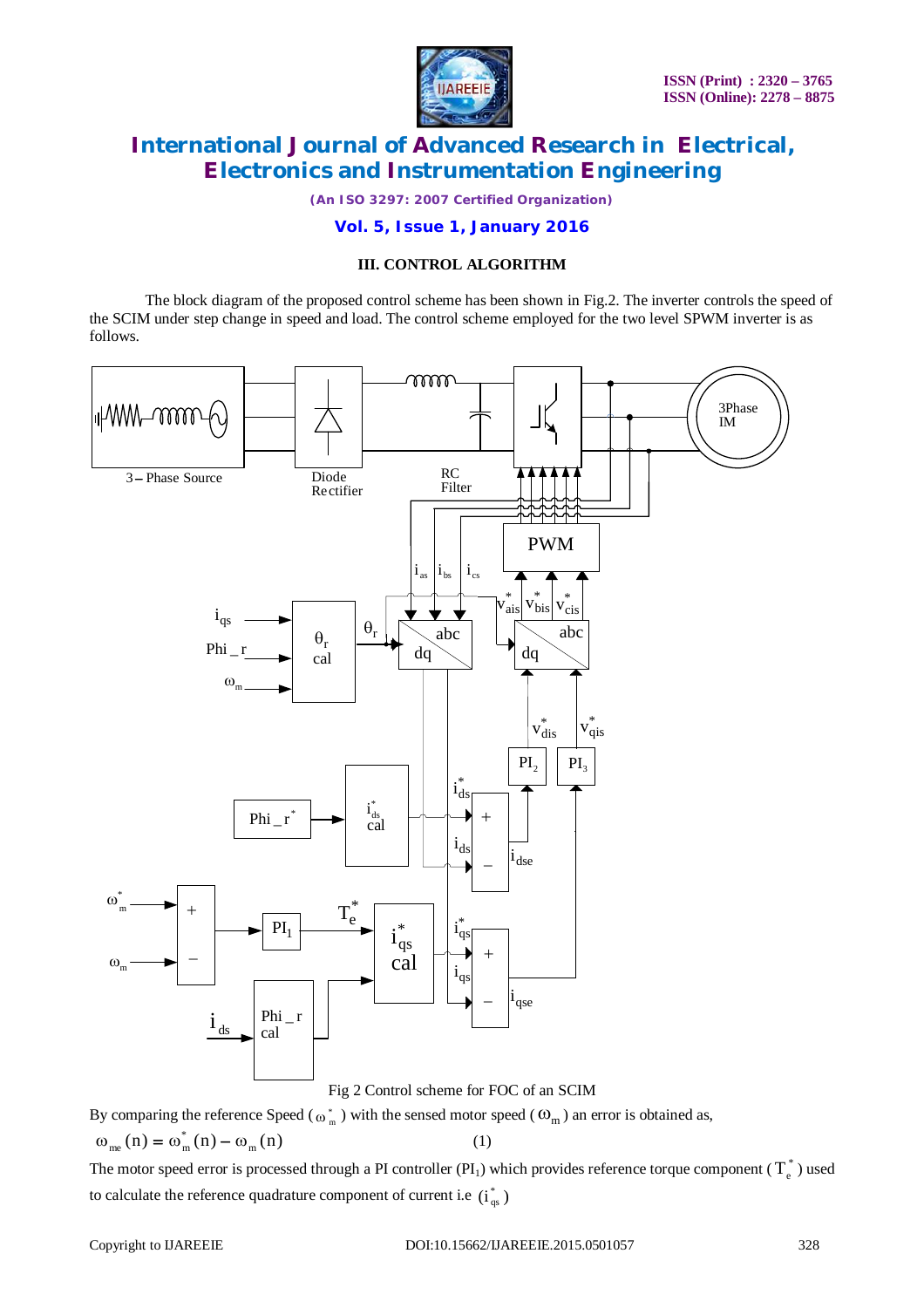#### **ISSN (Print) : 2320 – 3765 ISSN (Online): 2278 – 8875**



# **International Journal of Advanced Research in Electrical, Electronics and Instrumentation Engineering**

*(An ISO 3297: 2007 Certified Organization)*

**Vol. 5, Issue 1, January 2016**

$$
T_e^*(n) = T_e^*(n-1) + [k_{\text{Pl}}\{\omega_{\text{me}}(n) - \omega_{\text{me}}(n-1)\}] + k_{\text{II}}\omega_{\text{me}}(n) (2)
$$

The rotor flux linkage ( $\phi_r$ ) is given by

$$
\phi_r = \frac{L_m * I_{ds}}{1 + ST_r} \tag{3}
$$

Lm=motor Mutual Inductance.  $I_{ds}$ =actual direct axis current component.  $T_r$  = rotor time constant.

Reference quadrature current component  $(i_{qs}^*)$  is given by

$$
i_{qs}^* = \frac{2L_r T_e^*}{3PL_m \phi_r}
$$
 (4)

 $L<sub>r</sub>=rotor$  inductance P=no of poles of machine

Reference direct current component  $(i_{ds}^*)$  is given by

$$
i_{ds}^* = \frac{\phi_r^*}{L_m} \tag{5}
$$

 $\phi_{\rm r}^*$ =reference rotor flux=0.5

Slip speed of the machine ( $\omega_{\text{slip}}$ )

$$
\omega_{\rm slip} = \frac{L_{\rm m} i_{\rm sq}}{T_{\rm r} \phi_{\rm r}} \tag{6}
$$

Synchronous speed of the machine is given by

$$
\omega_{\rm sync} = \omega_{\rm m} + \omega_{\rm slip} \tag{7}
$$

Three phase SCIM currents ( $i_{as}$ ,  $i_{bs}$ , and  $i_{cs}$ ) are obtained by sensing two phase currents ( $i_{as}$  and  $i_{bs}$ ) and third phase current is estimated with consideration that instantaneous sum of three phase currents is zero for three wire system as,  $i_{as}(n)+i_{bs}(n)+i_{cs}(n) = 0$  (8)

The  $\theta_r$  (transformation angle for parks transform) is obtained from speed  $\omega_m$  as,

$$
\Theta_{\rm r}(\mathbf{n}) = \int P \cdot \omega_{\rm m}(\mathbf{n}) \mathrm{d}t \tag{9}
$$

where P is the number of pole pairs here its value is 4.

These PMSG currents are transferred to dq-axis currents as,

$$
\begin{bmatrix} i_{ds} \\ i_{qs} \end{bmatrix} = \frac{2}{3} \begin{bmatrix} \cos \theta_{s} & \cos(\theta_{s} - \frac{2\pi}{3}) & \cos(\theta_{s} - \frac{4\pi}{3}) \\ -\sin \theta_{s} & -\sin(\theta_{s} - \frac{2\pi}{3}) & -\sin(\theta_{s} - \frac{4\pi}{3}) \end{bmatrix} \begin{bmatrix} i_{as} \\ i_{bs} \\ i_{cs} \end{bmatrix}
$$
(10)

The reference d-axis current  $(i_{ds}^*)$  is compared with the actual d-axis current  $(i_{ds})$  and error is obtained as,

 $i_{\text{dse}}(n) = i_{\text{ds}}^*(n) - i_{\text{ds}}(n)$  (11)

This error is processed through a PI controller ( $PI<sub>2</sub>$ ) to obtain voltage  $v<sub>dis</sub>$  as,

 $v_{dis}^{*}(n) = v_{dis}^{*}(n-1) + [k_{P2} \{i_{dse}(n) - i_{dse}(n-1)\}] + k_{I2} i_{dse}(n)$  (12)

where  $k_{i2}$  and  $k_{p2}$  are proportional and integral gain constants

Similarly, the reference d-axis current  $(i_{qs}^*)$  is compared with the actual q- axis current  $(i_{qs})$  and error is given as,

$$
i_{qse}(n) = i_{qs}^*(n) - i_{qs}(n)
$$
 (13)

This error is passed through a PI controller ( $PI_2$ ) to obtain synchronous reference frame voltage  $v_{qis}$  as,  $v_{\text{qis}}^*$  (n) =  $v_{\text{qis}}^*$  (n - 1) + [k  $_{P3}$  {i  $_{qse}$  (n) - i  $_{qse}$  (n - 1)}] + k  $_{I3}$ i  $_{qse}$  (n) (14)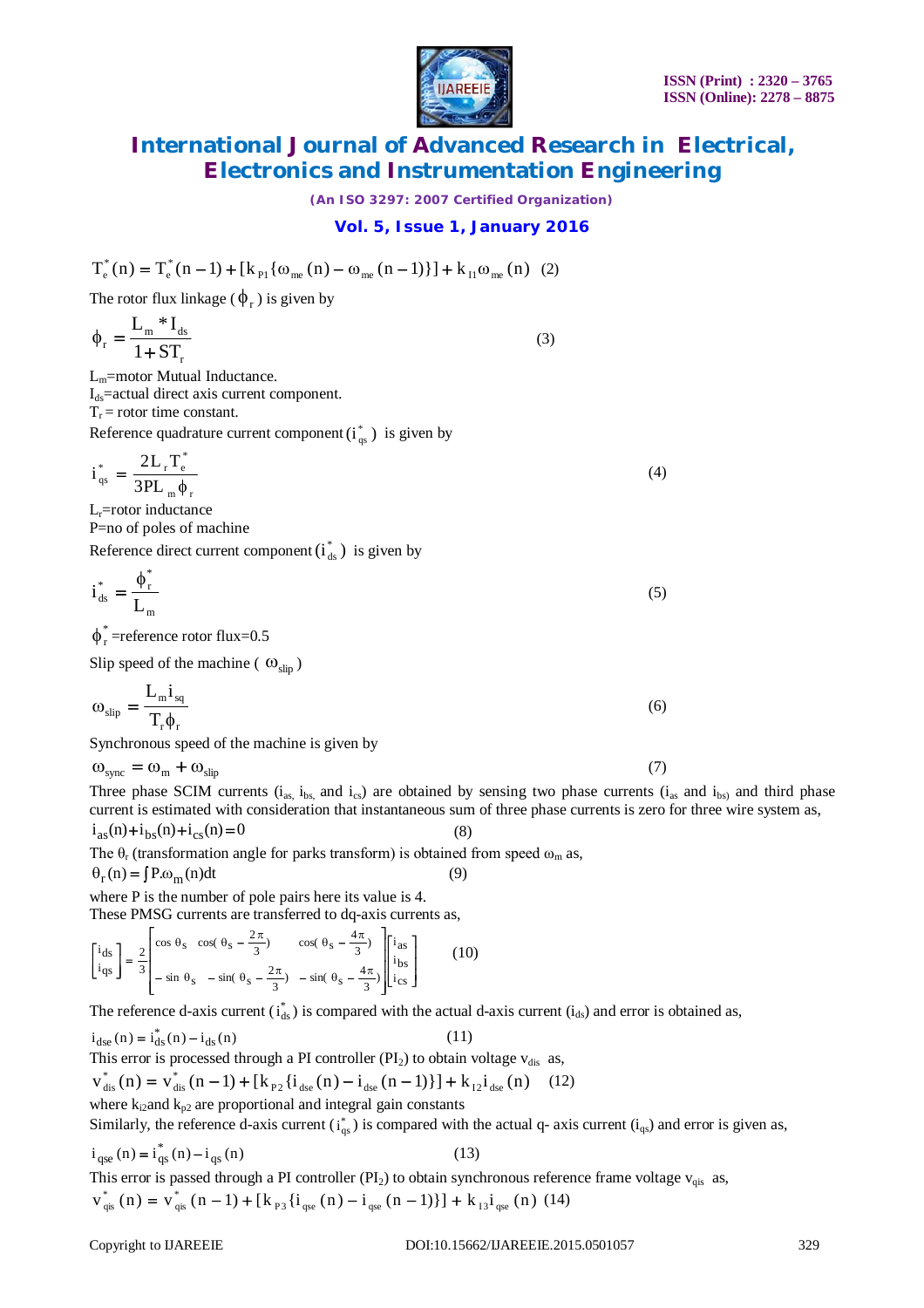

*(An ISO 3297: 2007 Certified Organization)*

## **Vol. 5, Issue 1, January 2016**

where  $k_{p3}$  and  $k_{i3}$  are proportional and integral gains respectively.

The synchronous reference voltages  $v_{dis}^*$  and  $v_{qis}^*$  are transformed to three phase voltages  $v_{ais}^*$ ,  $v_{bis}^*$  and  $v_{cis}^*$  as,

$$
\begin{bmatrix}\nv_{\text{ais}}^* \n\text{(n)} \\
v_{\text{bis}}^* \n\text{(n)} \\
v_{\text{cis}}^* \n\text{(n)} \\
v_{\text{cis}}^* \n\text{(n)}\n\end{bmatrix} = \begin{bmatrix}\n\cos \theta_s & -\sin \theta_s \\
\cos(\theta_s - \frac{2\pi}{3}) & -\sin(\theta_s - \frac{2\pi}{3}) \\
\cos(\theta_s - \frac{4\pi}{3}) & -\sin(\theta_s - \frac{4\pi}{3})\n\end{bmatrix} \begin{bmatrix}\nv_{\text{dis}}^* \n\text{(n)} \\
v_{\text{qis}}^* \n\text{(n)}\n\end{bmatrix}
$$
\n(15)

The angle  $\theta_r$  is obtained as given in Eq. (9).

Three phase reference voltages ( $v_{ais}^*$ ,  $v_{bis}^*$  and  $v_{cis}^*$ ) are fed to PWM controller to generate switching pulses for a VSI.

### **IV. MATLAB IMPLEMENTATION**

In this section the MATLAB based model of Induction machine drive with vector control has been given shown in Fig. 3. A two level VSc is used which is controlled to run the machine in vector mode. The VSI and SCIM models are taken from the tool box of SIM power systems. A model of two level converter is shown in Fig. 4. For the control of converter the control schemes are shown in Fig. 5 and Fig. 6. The command input to the system is load torque of the machine. The using model of VSC control is designed as shown in Fig. 5. The reference torque is generated by processing speed error. Actual motor speed is compared with the reference speed and the speed error is

processed through a PI controller to generate reference torque component. The current  $i_{qs}^*$  is obtained from the

reference torque and it is compared with  $i_{qs}$ . A PI controller processes the error obtained and produces  $v_{qs}^*$ . Actual direct axis current is compared to reference value obtained from the rotor flux. This resembles d-axis current error. A PI controller processes the error and provides  $v_{ds}^*$ . The d and q axis voltages are transformed to stationary frame using dqabc transformation. The transformation angle is taken from the SCIM measurements. The obtained stationary frame voltages  $v_{as}^*$ ,  $v_{bs}^*$ , and  $v_{cs}^*$ \* bs  $v_{as}^*$ ,  $v_{bs}^*$ , and  $v_{cs}^*$  are compared with a carrier signal built using a 'repetitive sequence block'. The resultant is given to the upper switch and its negation is given to lower switch. "Go to" and "From" blocks are used to reduce complexity in the circuit as shown in fig. 7.

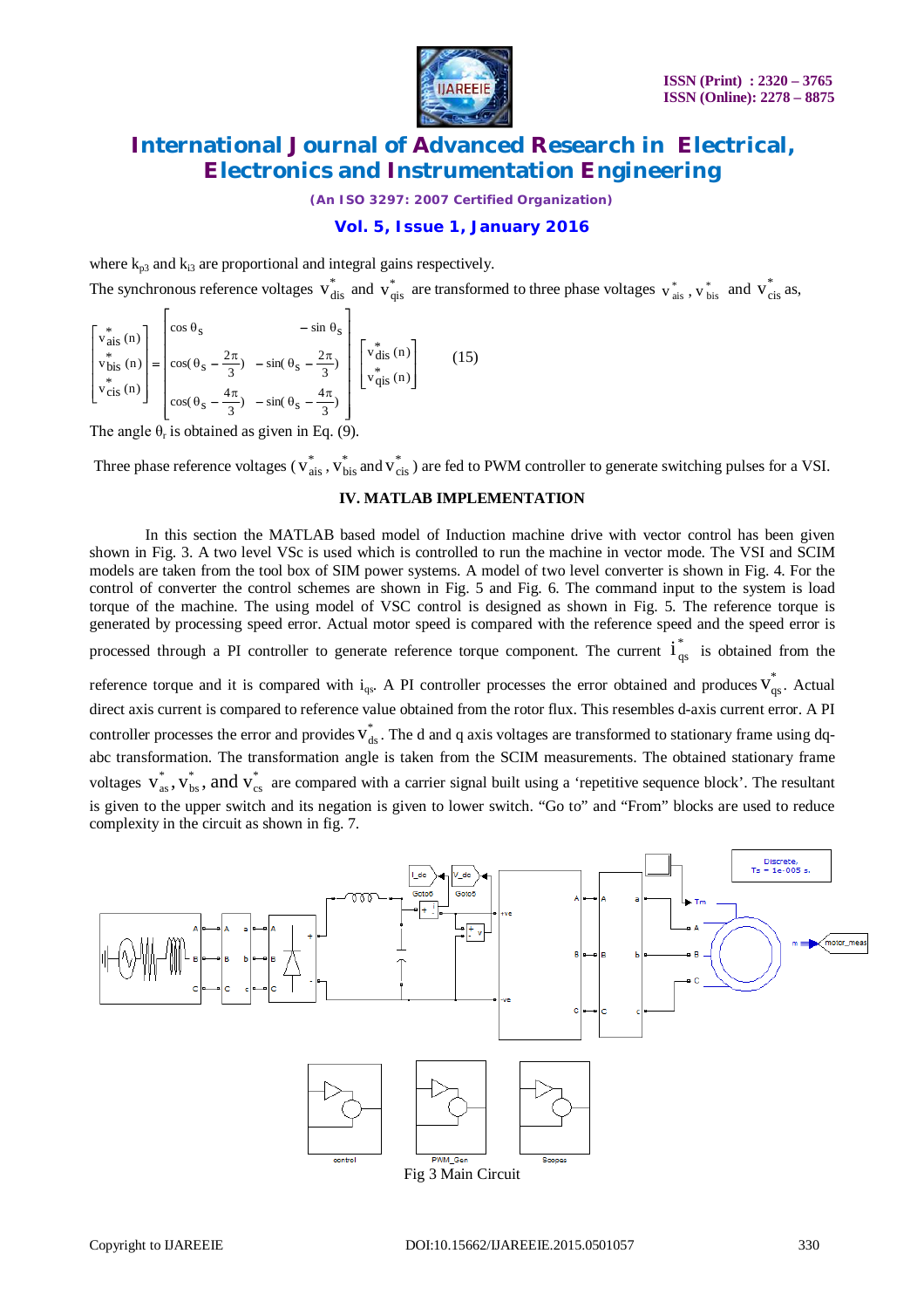

*(An ISO 3297: 2007 Certified Organization)*

## **Vol. 5, Issue 1, January 2016**



Fig5 Control Algorithm-Part I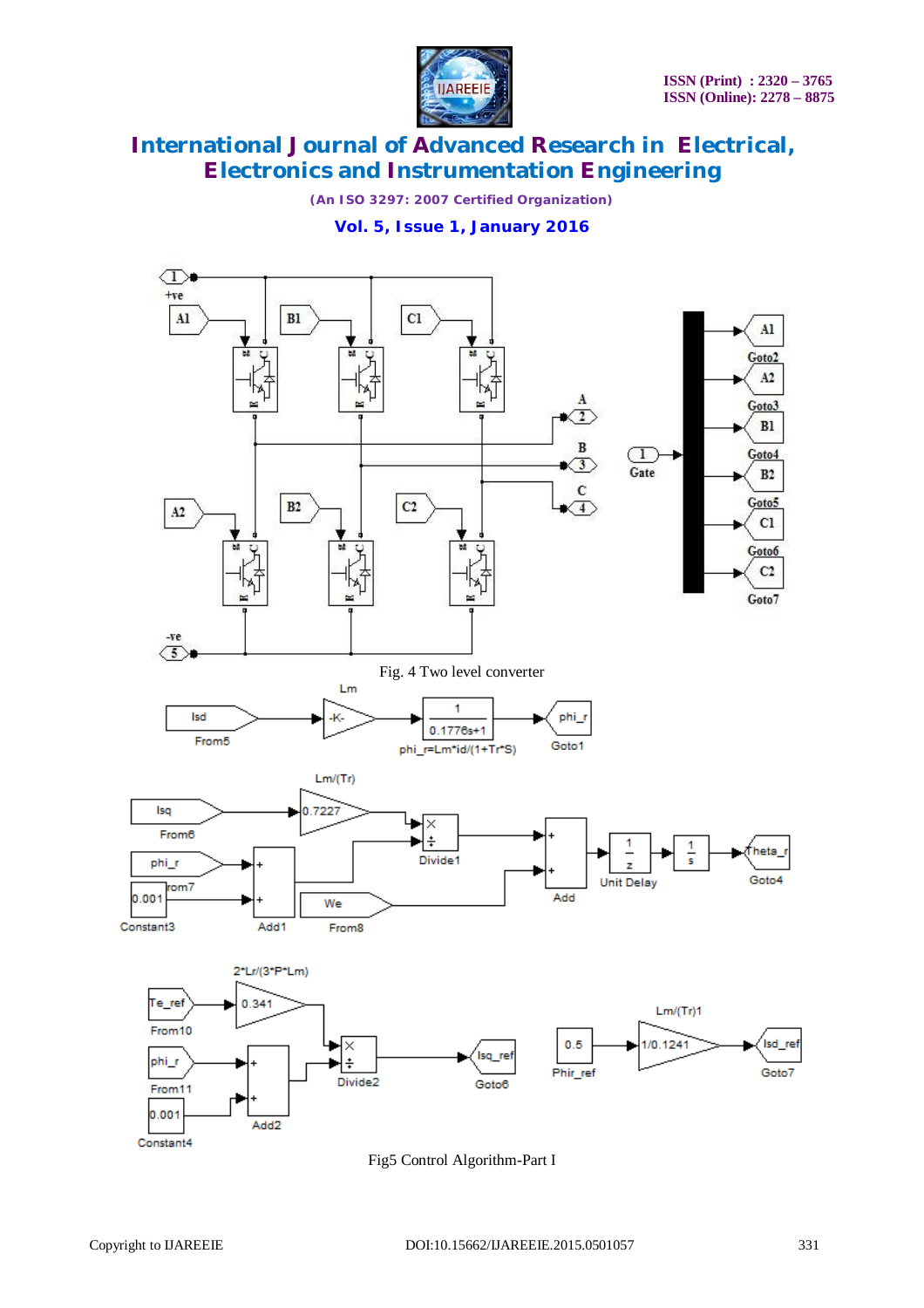

*(An ISO 3297: 2007 Certified Organization)*

**Vol. 5, Issue 1, January 2016**

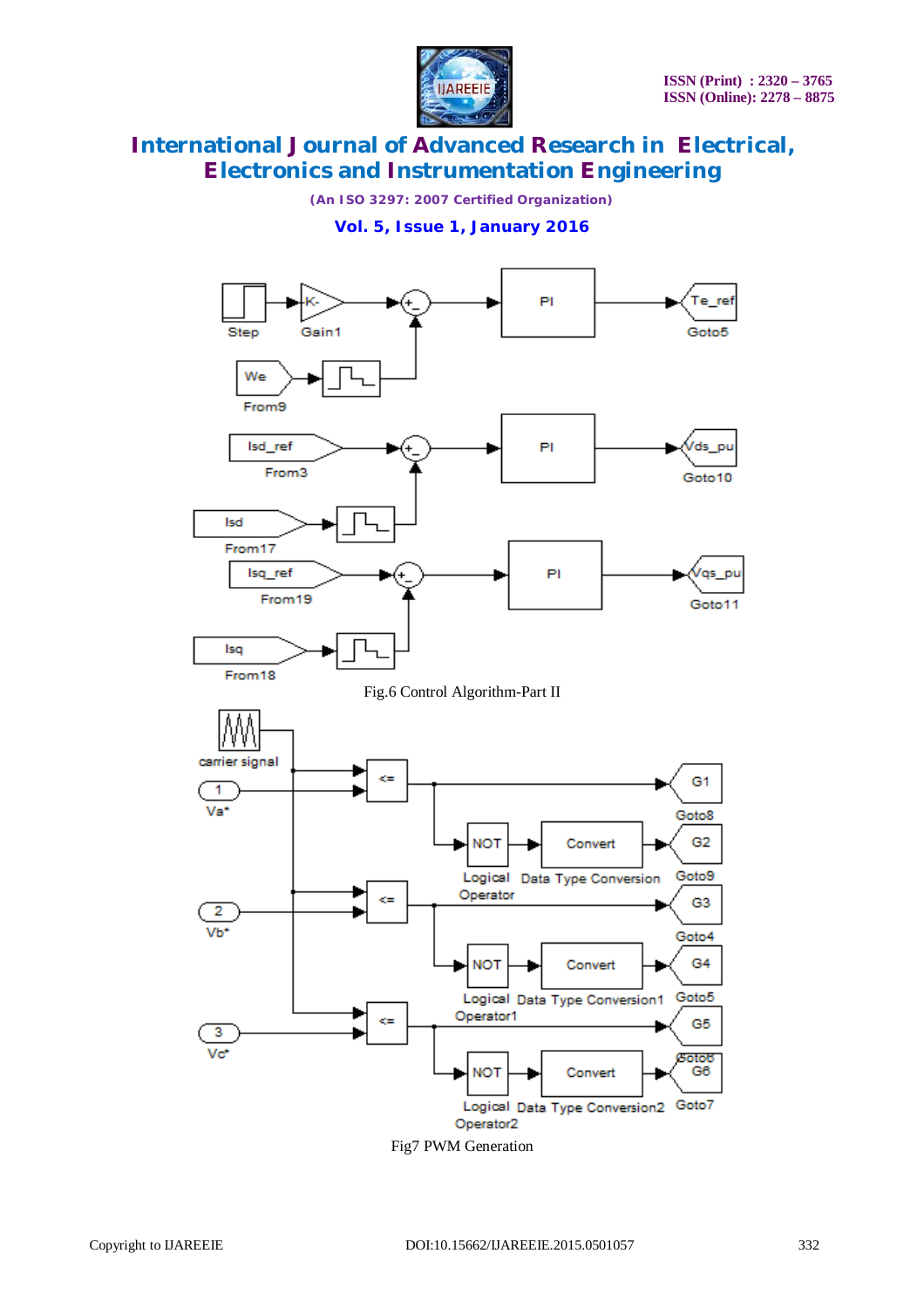

*(An ISO 3297: 2007 Certified Organization)*

**Vol. 5, Issue 1, January 2016**

## **V. RESULT AND DISCUSSION**

The simulation model of a IM drive with vector control has been developed using MATLAB R2009a. Figs (8-10) shows the results obtained at VSC under steady condition and step change in both speed and load torque.. These results are obtained in terms of SCIM currents  $(i_{sabc})$ , DC link voltage  $(V_{dc})$ , DC link current through VSC, electromagnetic torque  $(T_e^*)$ .

## **Performance of IM drive with step change in speed and load torque:**

Fig. 8 and 9 Shows the performance of the system during starting. During starting it has been observed that the DC link voltage has been maintained constant and the rated torque has been developed. The drive achieves the rated speed in 0.5sec. The recorded performance of the proposed drive shows the efficacy of the presented scheme.

The drive is running at 156 rps which is the rated reference speed. The electromagnetic torque  $(T_e)$  developed has been meeting the demand of the load torque  $(T<sub>L</sub>)$  which is a function of speed as evident from the results. The DC link voltage is maintained at its reference value and three phase stator currents are observed balanced and sinusoidal.The speed has been recovered validating the control scheme. Fig. 10 shows the spectrum analysis of phase 'a' current from which it has been observed that the THD level is within the IEEE standards. The simulation results conclude that step change in rotor speed takes 0.3 sec to reach steady state condition. The speed of the IM drive has been maintained constant under variable torque condition.